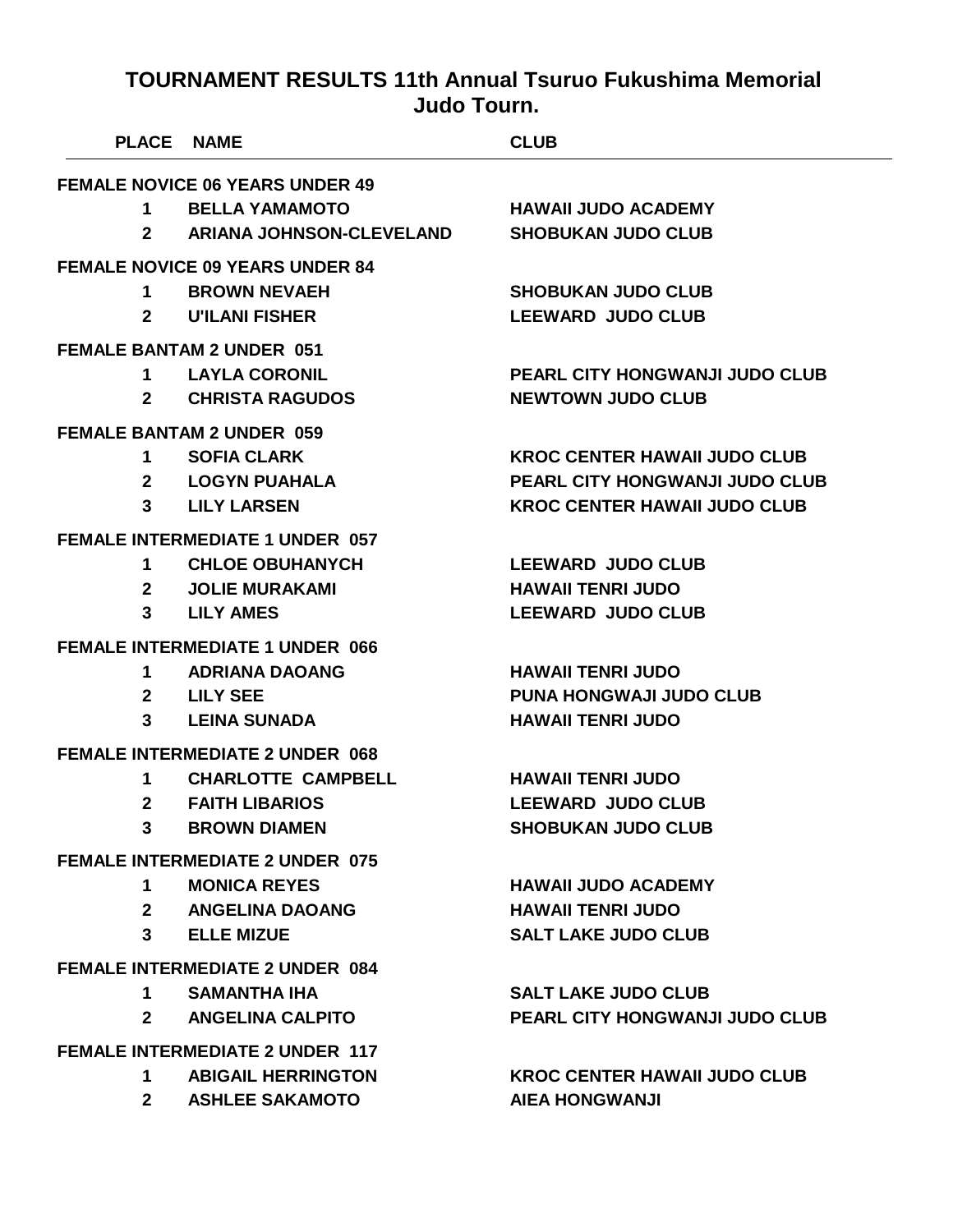| <b>PLACE NAME</b>                    |                                      | <b>CLUB</b>                           |  |
|--------------------------------------|--------------------------------------|---------------------------------------|--|
|                                      | <b>FEMALE JUVENILE A UNDER 097</b>   |                                       |  |
| 1                                    | <b>JAZMYN LAZO</b>                   | <b>KOOLAU JUDO CLUB</b>               |  |
| $\mathbf{2}$                         | <b>MADISON LAU</b>                   | <b>HAWAII BETSUIN JUDO ACADEMY</b>    |  |
|                                      | <b>FEMALE JUVENILE A UNDER 106</b>   |                                       |  |
| 1                                    | <b>MAYA ASANO</b>                    | <b>LEEWARD JUDO CLUB</b>              |  |
| $\mathbf{2}$                         | <b>CLAUDIA SHEN</b>                  | <b>SHOBUKAN JUDO CLUB</b>             |  |
|                                      | <b>MALE NOVICE 05 YEARS UNDER 43</b> |                                       |  |
| 1                                    | <b>JARON SATO</b>                    | <b>HAWAII TENRI JUDO</b>              |  |
| 2 <sup>1</sup>                       | <b>MASON CHONG</b>                   | <b>HAWAII TENRI JUDO</b>              |  |
| 3                                    | <b>PHOENIX LEE</b>                   | <b>HAWAII TENRI JUDO</b>              |  |
|                                      | <b>MALE NOVICE 06 YEARS UNDER 49</b> |                                       |  |
| 1.                                   | <b>COOPER OWENS</b>                  | <b>HAWAII JUDO ACADEMY</b>            |  |
| $\mathbf{2}$                         | <b>KYSEN KALUHIOKALANI</b>           | <b>HAWAII JUDO ACADEMY</b>            |  |
| 3 <sup>1</sup>                       | <b>JIMMY PASCUA JR</b>               | <b>MILILANI YMCA</b>                  |  |
|                                      | <b>MALE NOVICE 07 YEARS UNDER 46</b> |                                       |  |
| 1                                    | <b>DYLAN FAUSTINO</b>                | <b>PEARL CITY HONGWANJI JUDO CLUB</b> |  |
| $2^{\circ}$                          | <b>BRAYDEN LAU</b>                   | <b>HAWAII TENRI JUDO</b>              |  |
| 3                                    | <b>KALEI ICHIMURA</b>                | <b>HAWAII TENRI JUDO</b>              |  |
|                                      | <b>MALE NOVICE 08 YEARS UNDER 54</b> |                                       |  |
| 1                                    | <b>MAVERICK SANCHEZ</b>              | <b>HAWAII JUDO ACADEMY</b>            |  |
| $2^{\circ}$                          | <b>JEIDEN YAMAMURA</b>               | <b>PEARL CITY HONGWANJI JUDO CLUB</b> |  |
| 3                                    | <b>TREVOR MATSUWAKI</b>              | <b>HAWAII JUDO ACADEMY</b>            |  |
| <b>MALE NOVICE 09 YEARS UNDER 70</b> |                                      |                                       |  |
| 1                                    | <b>CHARLES BALDOMERO</b>             | <b>BOYS AND GIRLS CLUB</b>            |  |
| $\mathbf{2}$                         | <b>JIMMY POLLARA</b>                 | <b>KROC CENTER HAWAII JUDO CLUB</b>   |  |
| <b>MALE NOVICE 10 YEARS UNDER 62</b> |                                      |                                       |  |
|                                      | 1 DYLAN LANFORD                      | <b>LEEWARD JUDO CLUB</b>              |  |
| $2^{\circ}$                          | <b>JORDEN YAMAMURA</b>               | <b>PEARL CITY HONGWANJI JUDO CLUB</b> |  |
| <b>MALE NOVICE 10 YEARS UNDER 96</b> |                                      |                                       |  |
| 1                                    | <b>KEI ANDRIAN</b>                   | <b>BOYS AND GIRLS CLUB</b>            |  |
| $\mathbf{2}$                         | <b>KORION WILLIAMS</b>               | <b>SHOBUKAN JUDO CLUB</b>             |  |
| <b>MALE BANTAM 1 UNDER 051</b>       |                                      |                                       |  |
| $\mathbf 1$                          | <b>REY BROWN</b>                     | <b>KROC CENTER HAWAII JUDO CLUB</b>   |  |
| $2^{\circ}$                          | <b>THOMAS YADAO</b>                  | <b>SHOBUKAN JUDO CLUB</b>             |  |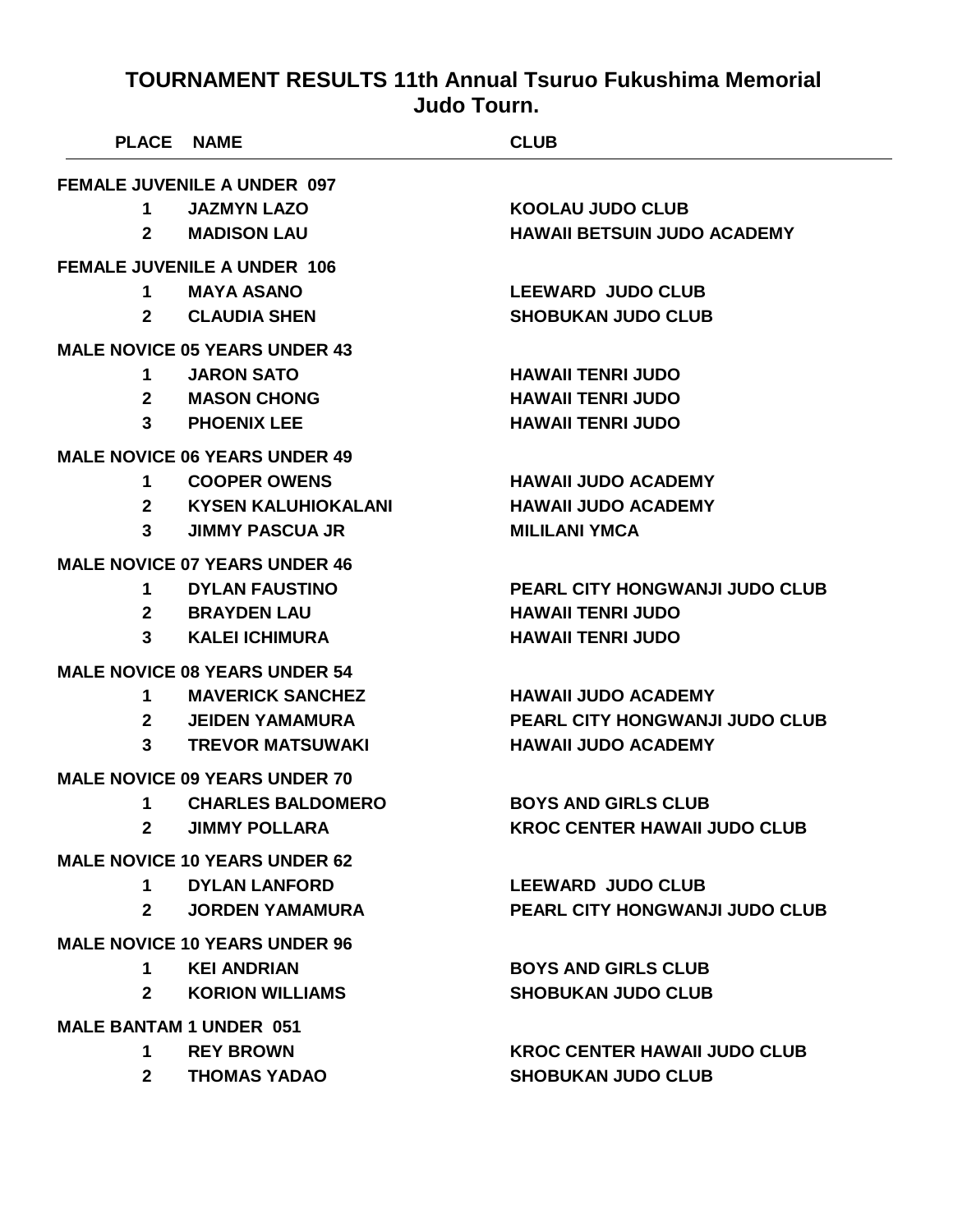| <b>PLACE NAME</b>              |                                       | <b>CLUB</b>                           |
|--------------------------------|---------------------------------------|---------------------------------------|
| <b>MALE BANTAM 2 UNDER 051</b> |                                       |                                       |
| 1                              | <b>KEISO HIROHATA</b>                 | <b>PEARL CITY HONGWANJI JUDO CLUB</b> |
| $\mathbf{2}$                   | <b>ANGEL LEE</b>                      | <b>HAWAII TENRI JUDO</b>              |
|                                | 3 RYLEE SAKAMOTO                      | <b>AIEA HONGWANJI</b>                 |
|                                | <b>MALE BANTAM 2 UNDER 059</b>        |                                       |
| 1                              | <b>AISEA SORIANO</b>                  | <b>HAWAII JUDO ACADEMY</b>            |
| $2^{\circ}$                    | <b>JESSE KASHIWABARA</b>              | <b>HAWAII JUDO ACADEMY</b>            |
| 3 <sup>1</sup>                 | <b>BRAEDEN PHIFER-RIVERA</b>          | <b>LEEWARD JUDO CLUB</b>              |
|                                | <b>MALE INTERMEDIATE 1 UNDER 057</b>  |                                       |
| 1                              | <b>CADEN GUEVARA</b>                  | <b>HAWAII JUDO ACADEMY</b>            |
|                                | 2 DRAEZYN TANAKA                      | <b>HAWAII TENRI JUDO</b>              |
| $3^{\circ}$                    | <b>ELLIOT CHAI</b>                    | PEARL CITY HONGWANJI JUDO CLUB        |
|                                | <b>MALE INTERMEDIATE 1 UNDER 066</b>  |                                       |
| 1.                             | <b>JALEN KASHIWABARA</b>              | <b>HAWAII JUDO ACADEMY</b>            |
|                                | 2 MICAH DUNN                          | <b>HAWAII TENRI JUDO</b>              |
| 3                              | <b>JACOB CABUHAT</b>                  | <b>HAWAII JUDO ACADEMY</b>            |
|                                | <b>MALE INTERMEDIATE 1 UNDER 075</b>  |                                       |
| 1.                             | <b>KYLER CHING</b>                    | <b>HAWAII TENRI JUDO</b>              |
| $\mathbf{2}$                   | KOU HIROHATA                          | <b>PEARL CITY HONGWANJI JUDO CLUB</b> |
| 3                              | <b>ELI MIZUE</b>                      | <b>SALT LAKE JUDO CLUB</b>            |
|                                | <b>MALE INTERMEDIATE 1 UNDER 084</b>  |                                       |
| 1.                             | <b>NAVI ALMOND</b>                    | <b>HAWAII TENRI JUDO</b>              |
| $\mathbf{2}$                   | <b>ELLIOT SUAAVA</b>                  | <b>KROC CENTER HAWAII JUDO CLUB</b>   |
| 3                              | <b>JORDAN ASANO</b>                   | <b>LEEWARD JUDO CLUB</b>              |
|                                | <b>MALE INTERMEDIATE 1 UNDER 095</b>  |                                       |
| 1                              | <b>JONATHAN YADAO</b>                 | <b>SHOBUKAN JUDO CLUB</b>             |
|                                | 2 NICHOLAS NISHIMURA                  | <b>LEEWARD JUDO CLUB</b>              |
| $3^{\circ}$                    | <b>KOBE CHAN</b>                      | <b>LEEWARD JUDO CLUB</b>              |
|                                | <b>MALE INTERMEDIATE 1 UNDER 095+</b> |                                       |
| 1                              | <b>TRAVIS TANAKA</b>                  | <b>AIEA HONGWANJI</b>                 |
|                                | 2 EVERETT OSHIRO                      | <b>AIEA HONGWANJI</b>                 |
| 3 <sup>7</sup>                 | <b>CADEN FUJINO</b>                   | <b>HBJA</b>                           |
|                                | <b>MALE INTERMEDIATE 2 UNDER 062</b>  |                                       |
| 1                              | <b>KEN HIROHATA</b>                   | <b>PEARL CITY HONGWANJI JUDO CLUB</b> |
|                                | 2 LOGAN LAU                           | <b>SALT LAKE JUDO CLUB</b>            |
|                                | 3 AUSTIN ISALA                        | <b>PAL JUDO CLUB</b>                  |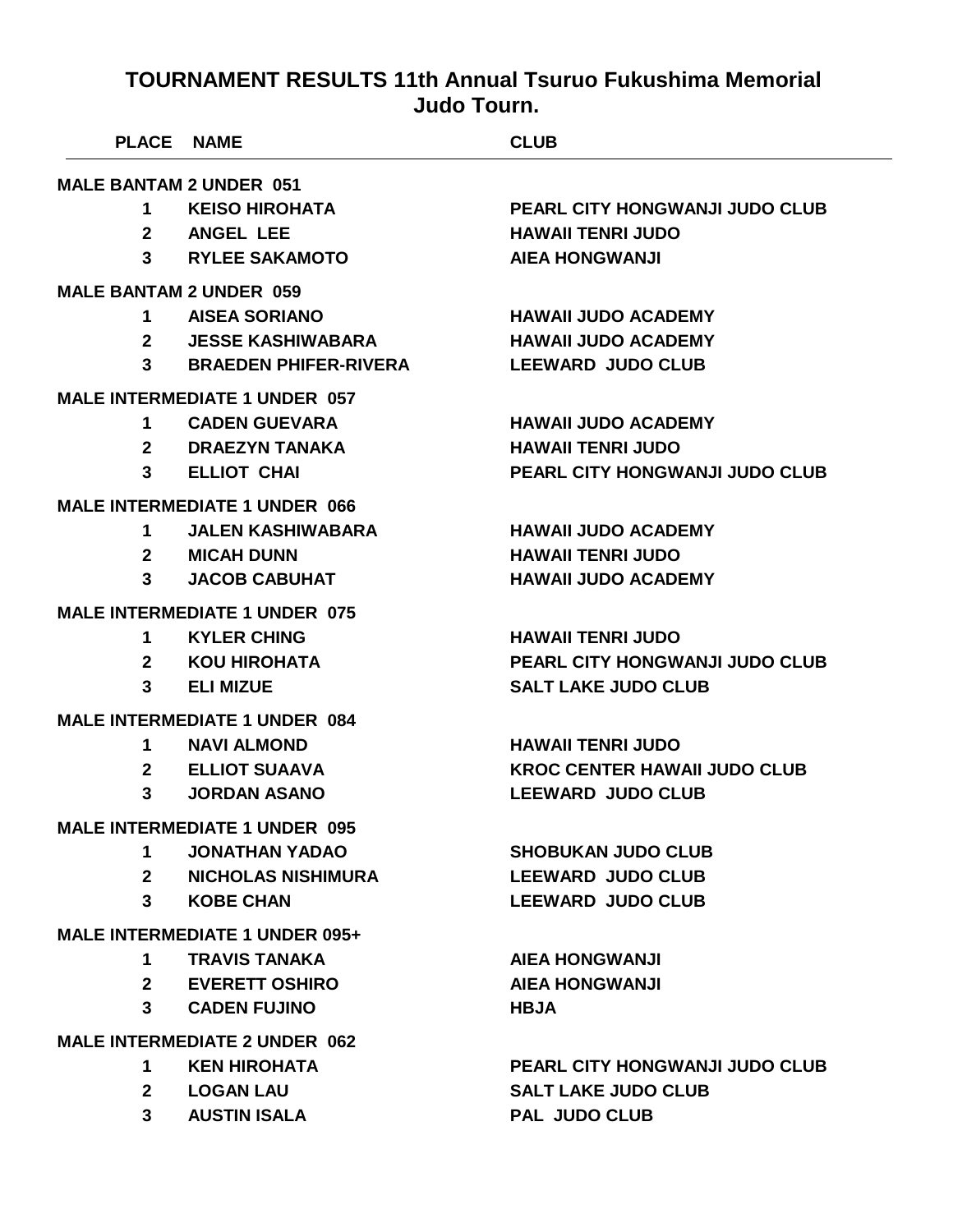|                | <b>PLACE NAME</b>                     | <b>CLUB</b>                           |
|----------------|---------------------------------------|---------------------------------------|
|                | <b>MALE INTERMEDIATE 2 UNDER 068</b>  |                                       |
| 1              | <b>KODY TANIMOTO</b>                  | <b>PEARL CITY HONGWANJI JUDO CLUB</b> |
| $\mathbf{2}$   | <b>AIDEN QUIJANO</b>                  | <b>LEEWARD JUDO CLUB</b>              |
|                | <b>MALE INTERMEDIATE 2 UNDER 075</b>  |                                       |
| 1              | <b>KAI JULIANO</b>                    | PEARL CITY HONGWANJI JUDO CLUB        |
| $\mathbf{2}$   | <b>THOR GUERRERO</b>                  | <b>HAWAII JUDO ACADEMY</b>            |
| 3              | <b>JOHNNY SCHIMMELMANN</b>            | <b>HAWAII JUDO ACADEMY</b>            |
|                | <b>MALE INTERMEDIATE 2 UNDER 106</b>  |                                       |
| $\mathbf 1$    | <b>DARIEUS PAVAO</b>                  | <b>PEARL CITY HONGWANJI JUDO CLUB</b> |
| $\mathbf{2}$   | <b>DENIS CRUZ</b>                     | <b>WADOKAN JUDO ASSOCIATION</b>       |
| 3              | <b>KEAKA SOLOMON</b>                  | <b>SHOBUKAN JUDO CLUB</b>             |
|                | <b>MALE INTERMEDIATE 2 UNDER 117+</b> |                                       |
| 1              | <b>RODSTAN SALANGDRON</b>             | <b>KROC CENTER HAWAII JUDO CLUB</b>   |
| $\mathbf{2}$   | <b>MATTHEW YADAO</b>                  | <b>SHOBUKAN JUDO CLUB</b>             |
| 3              | <b>DENTON LARANIO</b>                 | <b>SHOBUKAN JUDO CLUB</b>             |
|                | <b>MALE JUVENILE A UNDER 079</b>      |                                       |
| $\mathbf 1$    | <b>KAMAKANI HAMASAKI</b>              | <b>PEARL CITY HONGWANJI JUDO CLUB</b> |
| $\mathbf{2}$   | <b>NOA FRASCO</b>                     | <b>AIEA HONGWANJI</b>                 |
|                | <b>MALE JUVENILE A UNDER 088</b>      |                                       |
| $\mathbf 1$    | <b>BRANSON LAZO</b>                   | <b>KOOLAU JUDO CLUB</b>               |
| $\mathbf{2}$   | <b>KAI YOSHIMOTO</b>                  | <b>KROC CENTER HAWAII JUDO CLUB</b>   |
| 3              | <b>JIMMY NG</b>                       | <b>HODOKAN JUDO CLUB</b>              |
|                | <b>MALE JUVENILE A UNDER 097</b>      |                                       |
| 1              | <b>KEKOA YOUNG</b>                    | <b>HAWAII TENRI JUDO</b>              |
| $\mathbf{2}$   | <b>RYLEY PUAHALA</b>                  | PEARL CITY HONGWANJI JUDO CLUB        |
| 3              | <b>JORDAN MORIFUJI</b>                | <b>MILILANI YMCA</b>                  |
|                | <b>MALE JUVENILE A UNDER 106</b>      |                                       |
| $1 \quad$      | <b>ANAKIN MENDOZA</b>                 | <b>PEARL CITY HONGWANJI JUDO CLUB</b> |
| $\mathbf{2}$   | <b>JASON WADA</b>                     | <b>HAWAII JUDO ACADEMY</b>            |
|                | <b>MALE JUVENILE B UNDER 145</b>      |                                       |
| 1              | <b>THOMAS BARROS</b>                  | <b>HAWAII JUDO ACADEMY</b>            |
| 2 <sup>1</sup> | <b>JACE GRAVES</b>                    | <b>PEARL CITY HONGWANJI JUDO CLUB</b> |
| $\mathbf{3}$   | <b>AYDEN CORONIL</b>                  | PEARL CITY HONGWANJI JUDO CLUB        |
|                |                                       |                                       |